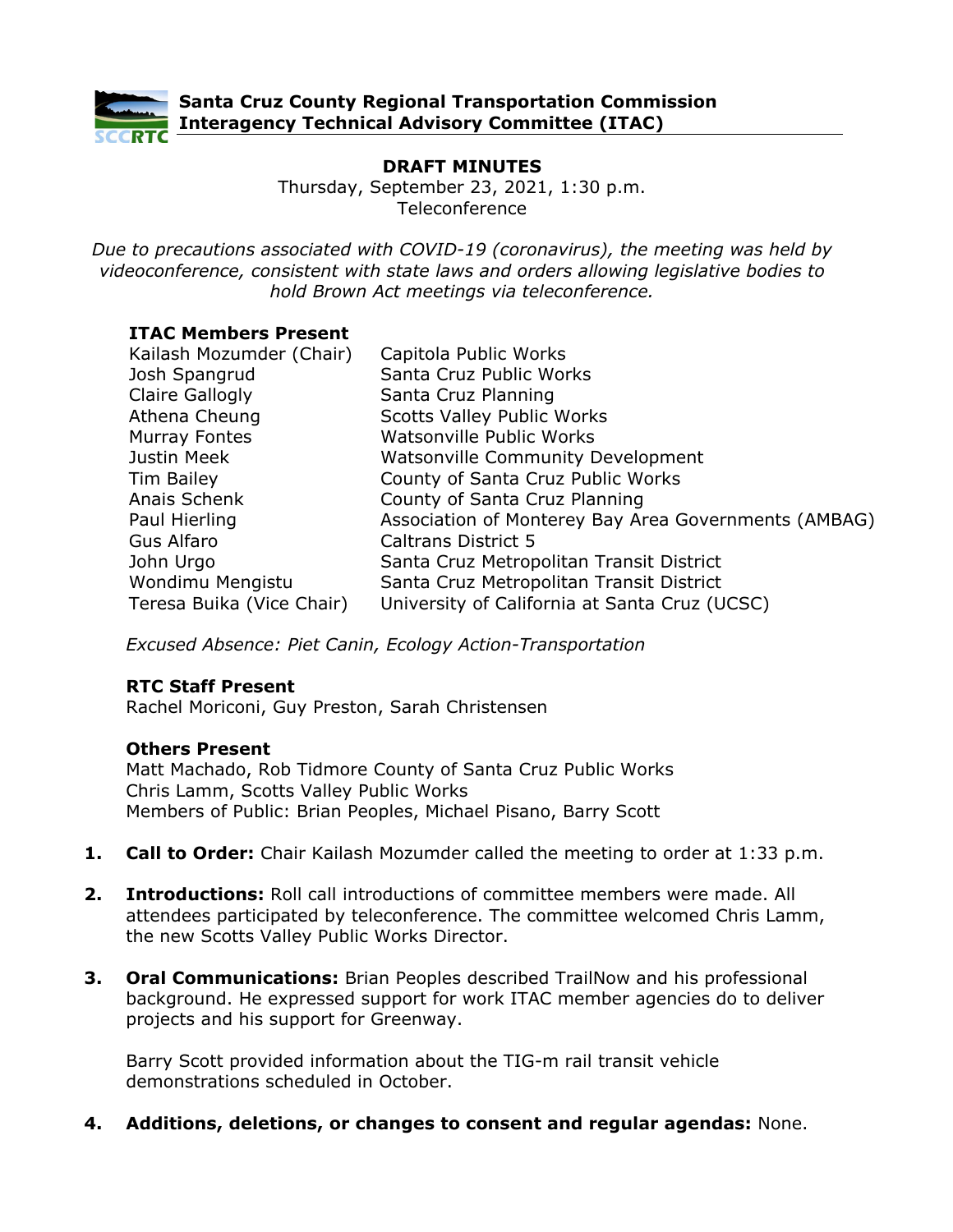### **CONSENT AGENDA**

- **5. Approved Minutes of the June 24, 2021 ITAC meeting**
- **6. Received News Release about CalSTA Climate Action Plan for Transportation Infrastructure (CAPTI)**

*The Committee approved a motion (Buika/Gallogly) approving the consent agenda (11-0), with Schenk, Bailey, Mozumder, Gallogly, Fontes, Meek, Urgo, Mengistu, Alfaro, Buika, and Hierling voting yes by roll call vote. Spangrud and Cheung abstained.* 

#### **REGULAR AGENDA**

#### **7. Status of transportation projects, programs, studies and planning documents**

Representatives from ITAC member agencies provided updates on Measure D and RTC-funded projects, other major projects, and planning efforts.

Capitola – Kailash Mozumder reported that the  $41<sup>st</sup>$  Avenue adaptive signal project from Jade/Brommer St. to Soquel Dr. is expected to start construction this fall, in coordination with Caltrans and the County of Santa Cruz. He appreciated Gus Alfaro for his assistance with the project.

UCSC – Teresa Buika reported it was the first day of classes, with students attending in-person. She noted UCSC has been working with other agencies on the Request for Proposals (RFP) for a countywide bikeshare program. UCSC also launched [www.SlugBikeLife.org](http://www.slugbikelife.org/) and has been providing information encouraging people to ride bikes, hosting safety classes and other bike workshops, and placed safety messages on the bike path as part of its Active Transportation Program (ATP)-funded project. UCSC is also launching [Go Santa Cruz County](https://cruz511.org/goscc/) to the entire campus, with 300-400 people already signed up.

Watsonville Public Works – Murray Fontes reported on the Segment 18 Rail Trail ribbon cutting held in July 2021. He also reported that construction of pedestrian facilities on Lincoln St near Watsonville High School are nearly complete and that the city is expecting allocation of Active Transportation Program (ATP) funds for design of the Highway 1/Harkins Slough Road school access project this fall.

Watsonville Community Development – Justin Meeks reported on Downtown Specific Plan events and outreach. The plan includes reimaging Main Street, additional bike facilities, modified development standards and zoning requirements.

County of Santa Cruz Public Works – Tim Bailey reported that Soquel Drive Buffered Bike Lanes and Congestion Mitigation Project concept plans are complete, with 65% design plans scheduled to be ready in November. The Soquel Adaptive Signal Project is in construction, which includes intersections: 41st/Redwood Shopping Center, Soquel Dr/41<sup>st</sup> Ave, Soquel Dr/Daubenbiss Ave,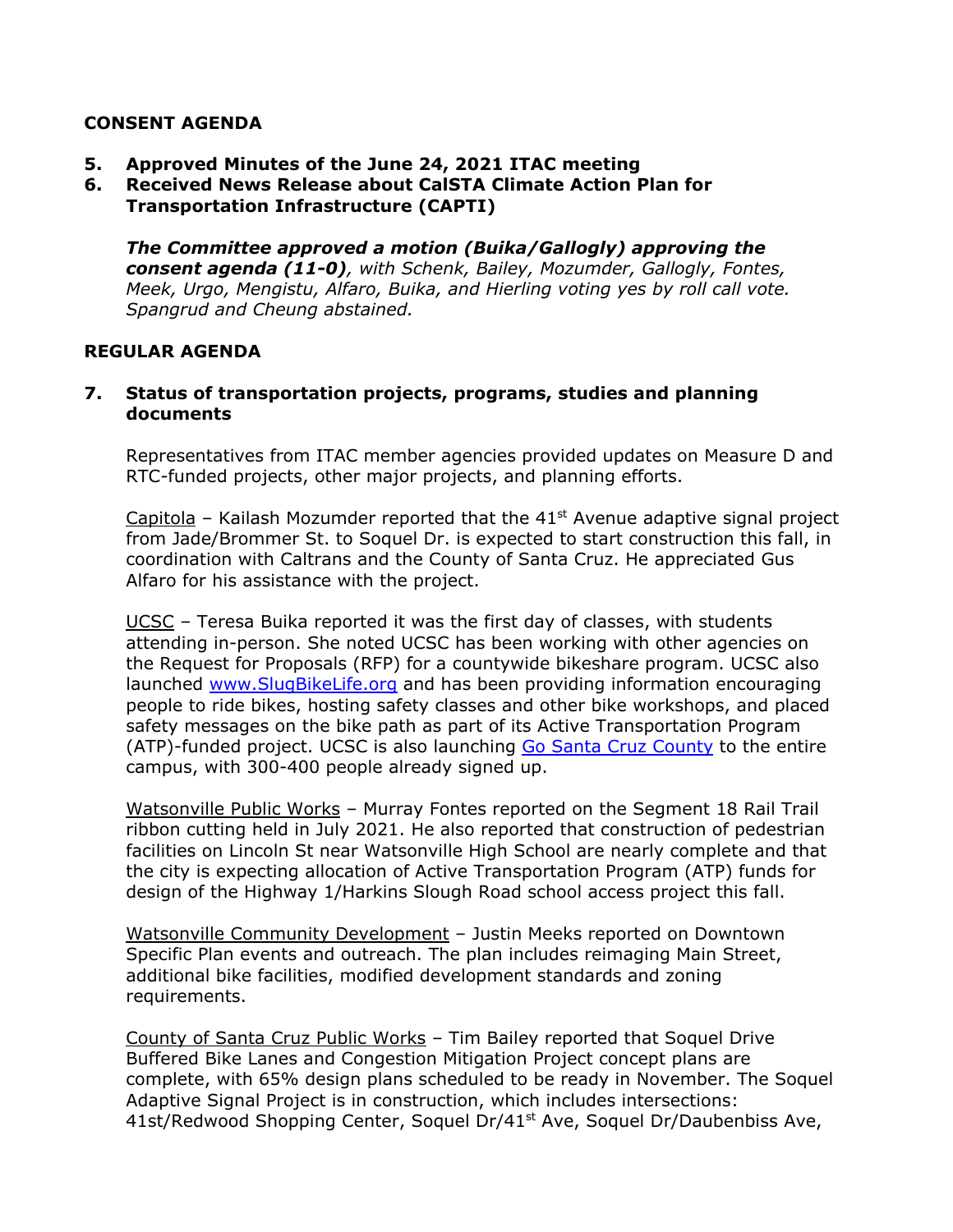Soquel Dr/Porter St, Soquel Dr/Main St, Soquel-San Jose Rd/Oneil Ln. Rectangular Rapid Flashing Beacons are scheduled to be installed at six crosswalks by the end of October (Portola/14th, Portola/24th, Portola/26th, N. Main St/Bridge St, E. Cliff Dr/Moran Way and 7th/Eddy). 2021 Measure D paving projects are nearing completion, with 2022 Measure D projects in design and scheduled for construction in Summer 2022. Project sites are listed in the 5-year plan online at:

<http://dpw.co.santa-cruz.ca.us/Home/TransportationRoads/MeasureDandSB1.aspx> Several RSTP/STIP resurfacing projects are finishing up. The Buena Vista Dr. (Trabing Rd to Landfill Entrance) pavement rehab project is in design and scheduled for construction in Summer 2022. Several storm damage sites are either in or starting construction soon along Felton Empire Road, Branciforte Drive, Alba Road, Two Bar Road, San Andreas Road, and Mt Bache Road. The County is also rebuilding several roads damaged by fire.

County of Santa Cruz Planning: Anais Schenk reported that the Sustainable General Plan update is scheduled to be released in early 2022, which includes code updates. The County Active Transportation Plan technical advisory committee will meet in October, with a draft project list and plan under development which takes into consideration considerable input from the community. The County is also working with AMBAG on the Regional Housing Needs Assessment (RHNA) and housing element, taking into consideration infrastructure needs associated with new housing.

Santa Cruz Public Works – Josh Spangrud reported that a West Cliff Drive storm damage repair project is out to bid; walkway repairs on Bay St. from Escalona Dr. to Nobel Dr. are in construction; and the Highway 1/9 project is temporarily on hold as the City works with resource agencies and Caltrans to mitigate for steelhead salmon.

Santa Cruz Planning – Claire Gallogly reported on the regional bikeshare program; Phase II of the Segment 7 Rail Trail is expected to start construction in 2022; and an e-bike rebate program is launching soon. She noted that Chris Schneiter is retiring this month and that she will be on leave December 2021-June 2022.

Scotts Valley - Chris Lamm reported that the city received nine bids for paving projects. He expressed interest in discussing Scotts Valley participating in the bikeshare program in the future.

METRO – Wondimu reported on the new electric bus circular in Watsonville. METRO will be starting work on the Caltrans-funded Soquel Drive/Ave corridor plan. METRO is also submitting grant applications for several projects including ZEV facility-fast charging in South County, hydro-fuel cell, and diesel bus replacements.

AMBAG – Paul Hierling reported that AMBAG has been working on the Regional Housing Needs Assessment (RHNA) methodology and preparing a Strategic Partnership grant application for a US 101 freight study.